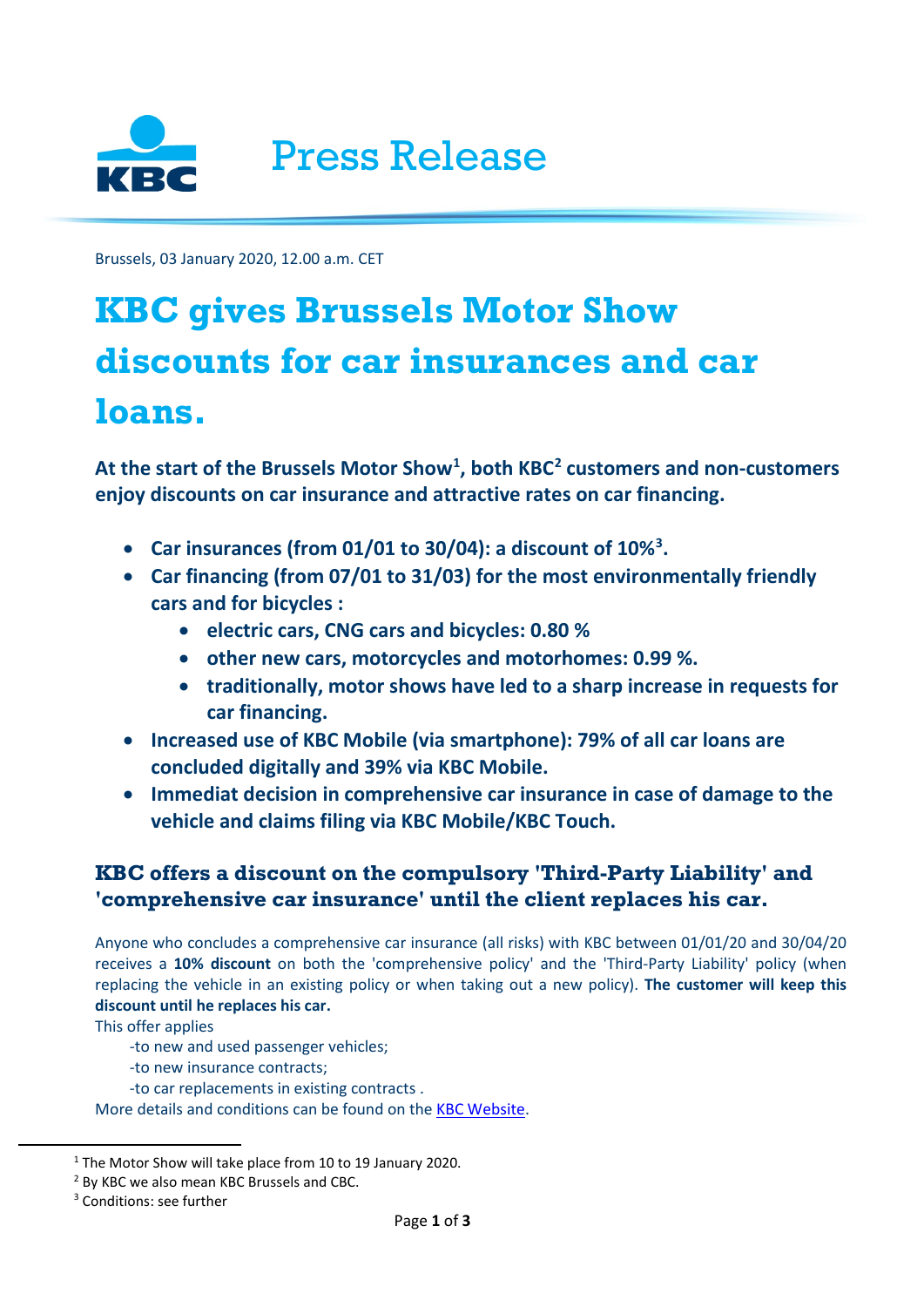**Hans Verstraete, Senior General Manager KBC Insurance** explains: "*In recent years, KBC has marketed very comprehensive and high-quality motor policies covering a wide range of risks. The KBC Car Insurance has won several awards and has been appreciated for its very broad coverage. During the Brussels Motor Show, we want to encourage customers and non-customers to protect their important purchase with a solid insurance cover. Both customers and non-customers enjoy our discount and keep it until they replace their car with a new one. Customers can simulate and close the KBC offer in KBC Mobile or KBC Touch, non-customers can do so via the KBC website. Of course, any interested party can also contact the KBC insurance agents and the KBC bank branches*".

## **Whoever reports damage and has a 'comprehensive car insurance', gets an instant decision**

A customer who has an 'comprehensive car insurance' and reports damage to his vehicle via KBC Mobile or KBC Touch receives an instant decision.

He can tell "what happened" in his own words in the damage report. Thanks to the use of AI, KBC only asks him for the information that is missing and then immediately lets him know if the claim is covered. This makes the declaration considerably simpler and more user-friendly. In addition, the customer can immediately choose a repairer.

In the exceptional case that KBC cannot decide immediately, the file will be examined by an specialised advisor of KBC Insurance who will keep the client further informed.

## **Special car-salon rate for those who borrow the most environmentally friendly cars and for bicycles**

**Patrick Tans, Senior General Manager Products and Transformation Division Belgium** completes: "*Every year, the Brussels Motor Show causes a certain price war around car loans. This year, we are taking a slightly different approach. Fully in line with our KBC sustainability objectives, we highlight the most environmentally friendly solutions. We offer customers and non-customers a special rate for electric cars, cars on CNG and... bikes. In addition, customers and non-customers can simulate and take out the loan (and the associated insurance) via KBC-Mobile/KBC Touch and the KBC website. We also note that 79% of car loans are currently concluded digitally".*

From 07/01/2020 to 31/03/2020, customers and non-customers benefit from the following rates:

## **-0,80 % for electric cars, CNG cars and bicycles**

## **-0,99 % for other new cars, motorcycles and motorhomes**

The term depends on the amount borrowed, as provided by law.

For new cars, motorcycles and motorhomes this is a maximum of 72 months for a digital request, for 2nd hands this is a maximum of 60 months.

## **Traditionally, the Motor Show causes a peak in the number of loan requests.**

- In January and February 2019, KBC recorded a spectacular **70% increase** compared to an average month (2019)- in the number of applications for car financing.
- **Bicycle loans** are still very popular: at the end of December 2019, KBC recorded an annual increase of 42% in both number and volume compared to end 2018.